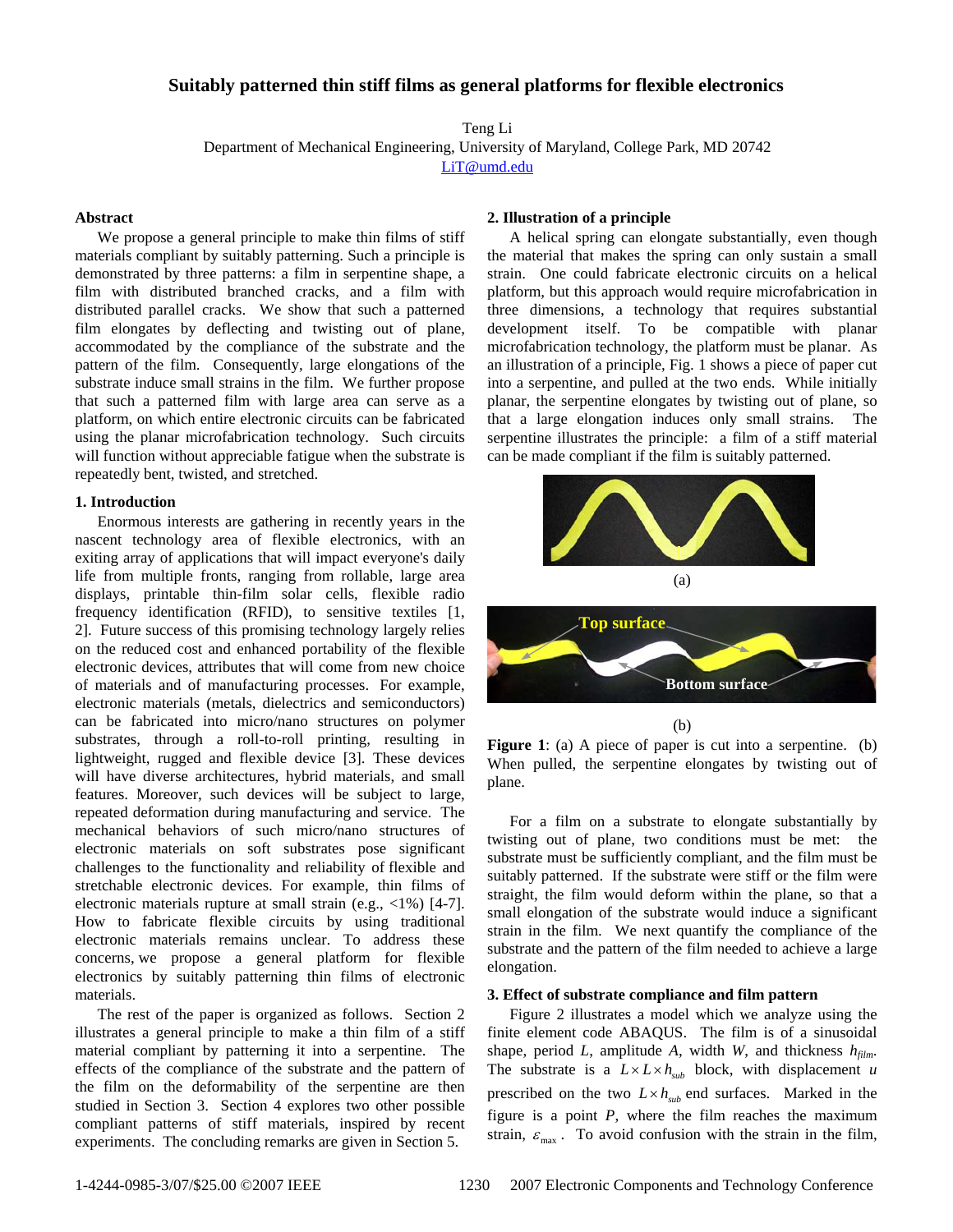we call the quantity  $2u/L$  the relative elongation of the substrate.



**Figure 2**: Schematics of a thin film patterned in a sinusoidal shape on a substrate, which is then subject to elongation. The thickness of the film,  $h_{film}$  (not shown in the figure), is much smaller than the width of the film, *W*.

The film is meshed with four-node quadrilateral shell elements, with 10 layers of elements along the width; all elements are nearly square. The substrate is meshed with eight-node linear brick elements, with size-matching elements at the film/substrate interface, and coarser elements far away from the interface. We model both the film and the substrate as linear elastic materials, with Young's modulus  $E_{film} = 100$ GPa and  $E_{sub} = 1$  MPa to 100 MPa, so that  $E_{sub}/E_{film}$  ranges from  $10^{-5}$  to  $10^{-3}$ . Poisson's ratio is taken to be 0.3 for both materials.



**Figure 3**: The maximum strain in the film,  $\varepsilon_{\text{max}}$ , as a function of the relative elongation of the substrate. Here *W*/*L*=0.05, *A*/*L*=0.5, *h*<sub>film</sub>/*L*=0.005.

Figure 3 plots the maximum strain in the film,  $\varepsilon_{\text{max}}$ , as a function of the relative elongation of the substrate,  $2u/L$ . For a film on a very compliant substrate (e.g.,

 $E_{sub}$  /  $E_{film} = 10^{-5}$  ),  $\varepsilon_{max}$  < 3.5% at a relative elongation of 25%. The out-of-plane displacement of the film is antisymmetric with respect to the  $x_2$  axis (similar to the elongated paper serpentine in Fig. 1 (b)); when the modulus of the substrate increases, the displacement is gradually confined in the plane, and  $\varepsilon_{\text{max}}$  also increases. For example, when  $E_{sub}/E_{film} = 10^{-3}$ ,  $\varepsilon_{max} = 11.6\%$  at the relative elongation of 25%. For a serpentine with a large width-to-thickness ratio, bending and stretching within the plane leads to a much larger strain than bending and twisting out of the plane. Figure 3 also shows that  $\varepsilon_{\text{max}}$  increases as the substrate becomes thicker. Further calculations show that, however,  $\varepsilon_{\text{max}}$ becomes insensitive to the thickness of the substrate when  $h_{sub}/L$  exceeds about unity. This limiting case is shown by the curves for  $h_{sub}/L = 5$ .

When the substrate is sufficiently compliant,  $\varepsilon_{\text{max}}$  is also insensitive to the width and the thickness of the serpentine, and is only sensitive to its amplitude-to-period ratio, *A*/ *L* . Figure 4 shows  $\varepsilon_{\text{max}}$  as a function of  $A/L$ . Here we simulate a freestanding film, corresponding to the limiting case of a film on an infinitely compliant substrate. If the film is a straight stripe ( $A/L = 0$ ),  $\varepsilon_{\text{max}}$  is identical to the relative elongation. If  $A/L > 0$ , the patterned film can benefit from both in-plane bending and out-of-plane twisting. The larger the value of *A/L*, the smaller the strains level in the film. When  $A/L > 1$ ,  $\varepsilon_{\text{max}}$  is more than twenty times smaller than that of a straight stripe.



**Figure 4**: Effect of the sinusoidal pattern on the maximum strain in the film,  $\varepsilon_{\text{max}}$ .

#### **4. Other compliant thin film patterns**

In Section 3, we have focused on a thin film patterned as a serpentine on an elastomeric substrate [8]. In fact, a large variety of patterns allow substantial elongation by the same principle. In this section, we will explore other stretchable patterns of thin stiff films, inspired by recent experiments.

Lacour et al. recently observed that thin gold films on polydimethylsiloxane (PDMS) substrates can sustain one-time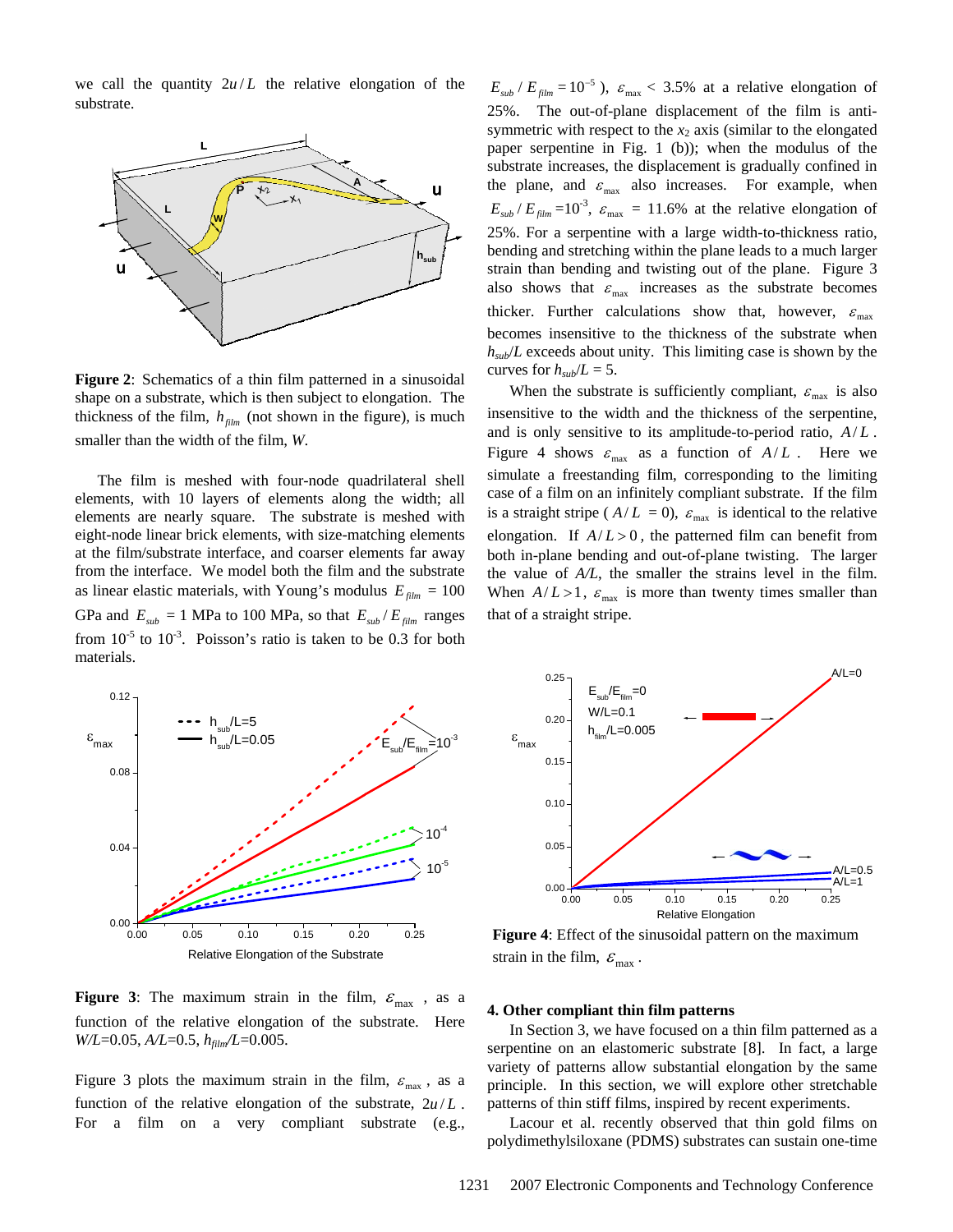elongation up to twice their length, or repeated elongations of 32% over one hundred cycles, while retaining electrical continuity [9,10]. Scanning electronic microscopy showed that such thin gold films have randomly distributed tribranched microcracks of 1µm length or less as deposited. By contrast, continuous (crack-free) thin gold films on PDMS usually rupture at an elongation less than 1% [11]. The deformation mechanism of the stretchable thin gold films with distributed microcracks can be explained by the same principle illustrated by the paper serpentine in Section 2. As visualized by a macroscopic experiment (Fig. 5), an array of tri-branched cuts is made in a piece of transparency foil in the pattern of Fig. 6a, and the foil is pulled at two opposite edges. The patterned foil elongates by deflecting and twisting out of the plane. The strain induced in the foil remains so small that it does not tear the foil. Upon release, the foil becomes flat again.



**Figure 5**: A transparency foil with tri-branched cuts becomes stretchable by deflecting and twisting out of the plane.

To quantify the strain levels in the stretchable film, we simulated the deformation of the patterned films as in Fig. 6a under elongation, using the finite element code ABAQUS. The centers of the tri-branched cracks in Fig. 6a coincide with a hexagonal lattice of lattice spacing L. The branches of the Y-shaped cracks, of length *a*, lie along the lines that connect adjacent lattice points. Due to the symmetry of the structure, we only simulate part of the film (marked by the shaded area in Fig. 6a), with displacement *u* applied on the ligaments along the two parallel edges of the shaded area (Fig. 6b). Again, to avoid the confusion with the microscopic strain in the film, we call the quantity  $2u/L$  the relative elongation. The film is meshed with eight-node quadrilateral shell elements, with densified mesh near the crack tips. We model the film as a linear elastic material with a Young's modulus *E*. In simulations,  $a/L = 0.75$  and  $h/L = 0.01$ , where *h* is the film thickness.



**Figure 6**: (a) Schematic of the film patterned with the tribranched cracks. (b) Simulation model (corresponding to the shaded part in (a)).

Results are presented for the cell demarcated in Fig. 6b at a relative (macroscopic) elongation of 25% (Fig. 7). At each point in the film the strain has two principal components, the larger of which is indicated by the shade in Fig. 7.



**Figure 7**: Under a relative elongation of 25%, the percolating ligaments (a) bend in the plane, leading to the openings of the cracks, or (b) deflect and twist out of the plane. The shades indicate the levels of the larger principal strain in the film. Note the overall low strain level in (b).

If the patterned film is bonded to a sufficiently less compliant substrate, the out of plane deflection of the ligaments can be constrained. Therefore, a small elongation would induce a significant strain in the film. Such a limiting case is illustrated in Fig. 7a. If the deformation is confined in the plane, the film accommodates the elongation by the inplane bending of the ligaments, leading to the opening of the cracks. The resulting strains near the crack tips are significant. By contrast, if the patterned film is bonded to a sufficiently compliant substrate, it can accommodate a large elongation by deflecting and twisting the ligaments out of plane. The resulting strain is much smaller than that of inplane deformation mode. Such a limiting case is illustrated in Fig. 7b. Therefore, most part of the film only deforms elastically under a large elongation. Without much plastic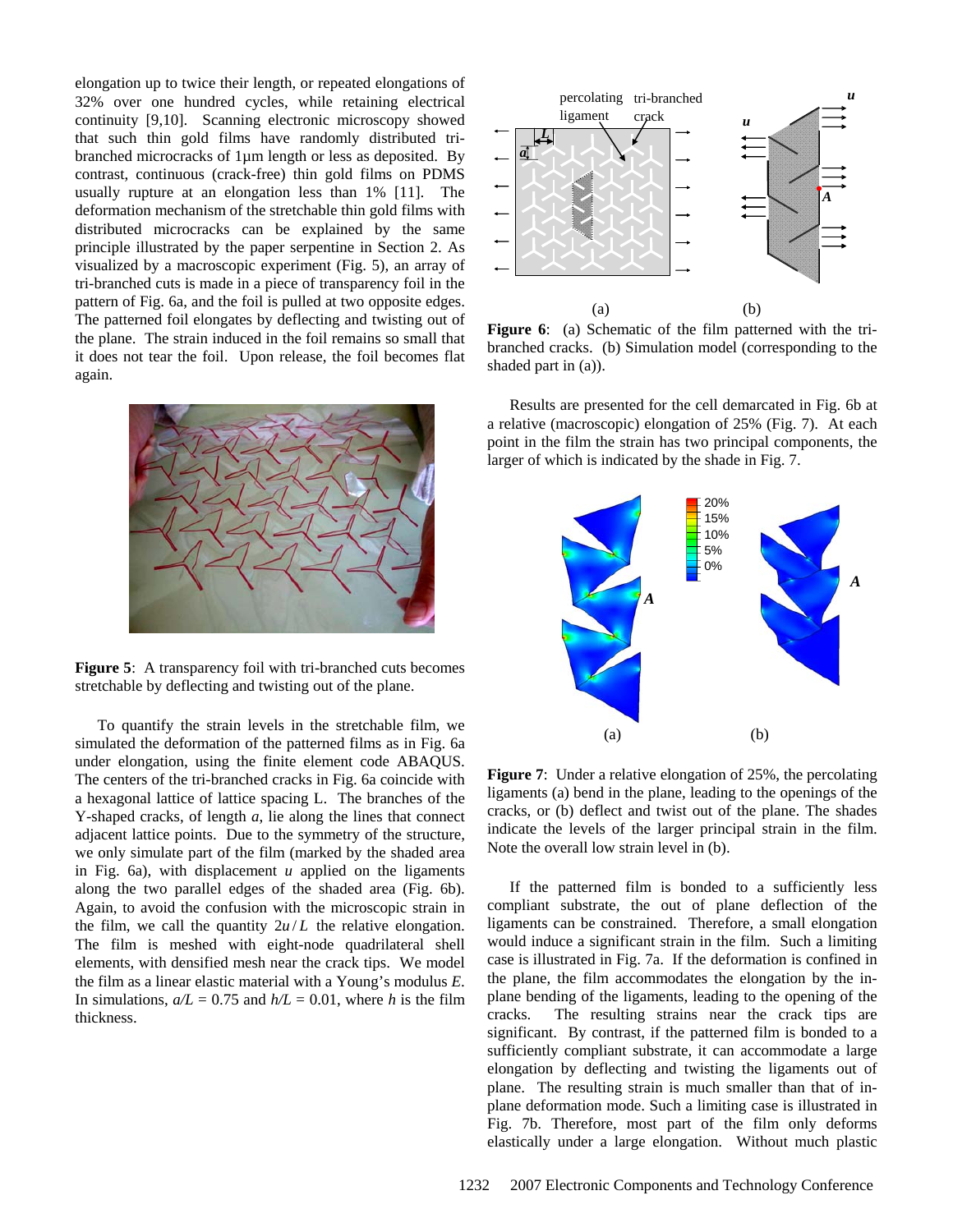deformation, the film can then be elongated repeatedly, and does not fatigue.



**Figure 8**: Normalized energy release rate *G/Ea* at crack tip A as a function of relative elongation. Note the order of magnitude difference in the driving force of crack propagation for the two deformation modes.  $G_c$  denotes the threshold value above which the crack branch will grow under monotonic loading.

To further quantify the critical condition of the growth of the tri-branched cracks, Figure 8 plots the energy release rate *G*, normalized by *Ea*, at the crack tip *A* marked in Fig. 6b, as a function of the relative elongation. The quantity *G*/*Ea* measures the driving force for crack growth. Once *G* reaches a critical value  $G_c$ , the crack grows. The larger the relative (macroscopic) elongation of the film, the larger the driving force for crack propagation. Figure 8 reveals that, if the film can deflect and twist out of the plane (blue curve), the energy release rate at the crack tips is much smaller than that due to bending in the plane (red curve). For example, at a relative elongation of 30%, the energy release rate of out-of-plane deflection is one-twentieth of that of in-plane bending. For a thin metal film,  $G_c$  scales with  $\sigma_Y$  and *h*, where  $\sigma_Y$  is the yield strength of the metal and *h* the film thickness. With  $\sigma_Y =$ 1GPa,  $h = 30$ nm,  $E = 100$ GPa, and  $a = 0.3 \mu$ m, we have  $G_c$  /  $Ea = 10^{-3}$ . With such a critical value, the maximum relative elongation without crack growth is far beyond 30% when the metal film can deflect and twist out of the plane, while it is only 13.5% when the film is confined to the plane.

We further simulate the deformation of a film patterned with distributed parallel cracks (comparable to Fig. 6a). The crack pattern is defined in Fig. 9. Vertical cracks of length *a* are evenly distributed with vertical spacing of *L* and horizontal spacing of S. The centers of the cracks coincide with two interpenetrating rectangular lattices (*L* by *S*), each one of which is at the centers of the rectangles defined by another lattice. Such a film is subject to elongation in horizontal direction. In the simulation, we use *L/S=*5*, a/S=*4, which is comparable to the crack geometry in Fig. 7a*.* We calculate the energy release rate *G*, normalized by *Ea*, at the

crack tips. The results are plotted in Fig. 10 in a similar manner as in Fig. 8. Figure 10 also shows dramatic decrease in the driving force of crack propagation if the film can deflect and twist out of the plane (blue curve) instead of bending in the plane (red curve). Such a decrease is more substantial than that for the film with tri-branched crack pattern. For example, at a relative elongation of 30%, the energy release rate of out-of-plane deflection is about onefortieth of that of in-plane bending.



**Figure 9:** Schematic of the film patterned with the parallel cracks.



**Figure 10**: Normalized energy release rate *G/Ea* at the tips of parallel cracks in Fig. 10 as a function of relative elongation.

*Gc* estimates the threshold of crack growth under monotonic elongation. Under cyclic loading, the fatigue crack growth threshold  $G<sub>th</sub>$  is not well understood for thin metal films, but nonetheless is a fraction of *Gc* [12]. From Fig. 8, for  $G_{th} = G_c/10$ , a film patterned with tri-branched cracks can still be cyclically elongated up to 16.3% without crack growth if it can deform out-of-plane. From Fig. 10, for a film patterned with distributed parallel cracks, the maximum relative elongation without crack growth is ~30% even for  $G_{th} = G_{c}/20.$